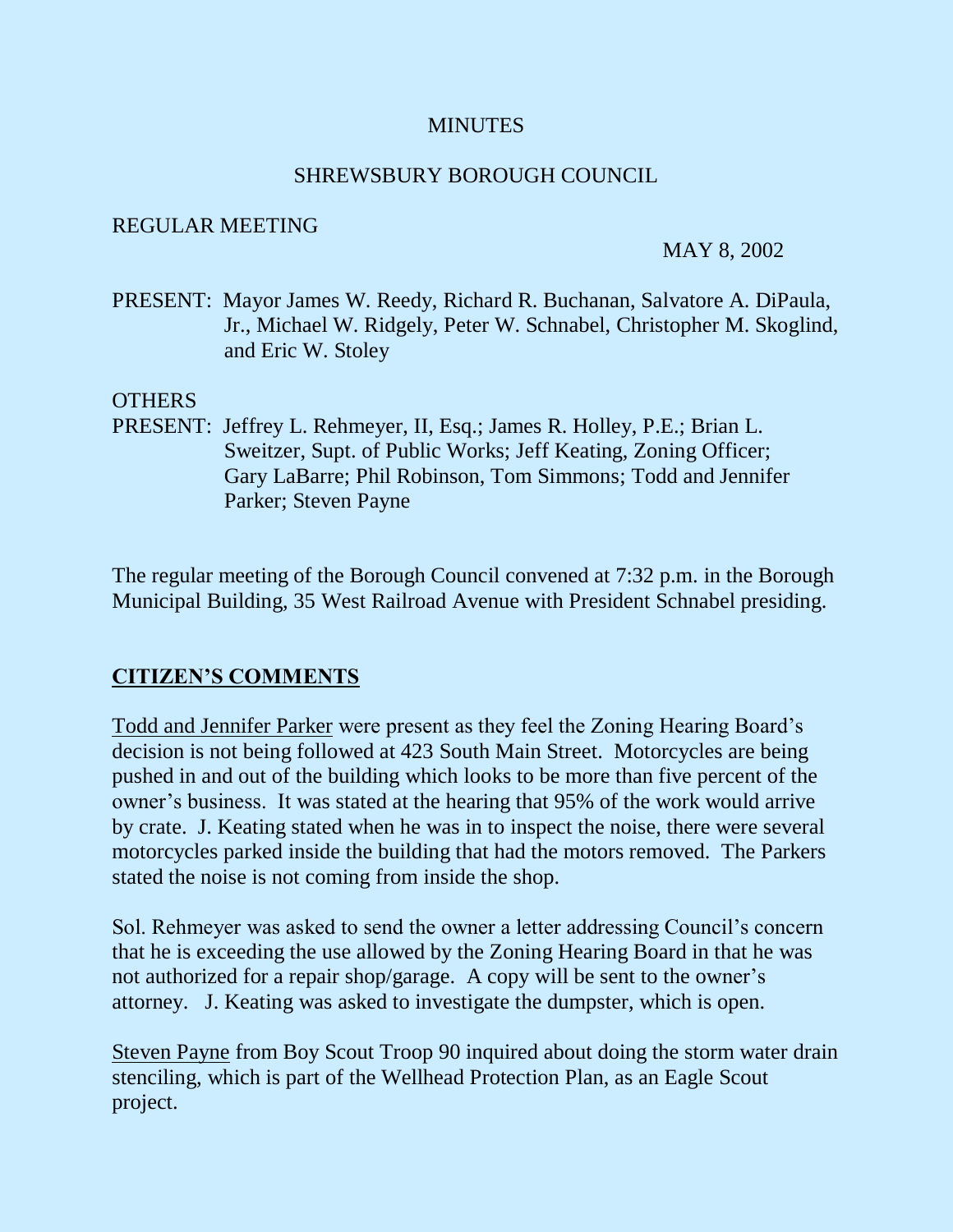Steven was give permission to research, plan and order the materials and to have the work done.

Gary LaBarre stated the new tower was constructed and shipped in error and the company is paying for the return of the incorrect portion. It's expected the tower will be up by the fall.

## **APPROVAL OF MINUTES**

S. DiPaula moved to approve the minutes of the April 10, 2002 meeting.

E. Stoley seconded. The motion carried with all in favor.

## **APPROVAL OF EXPENDITURES AND REPORT OF ACCOUNTS**

M. Ridgely moved to approve the expenditures and report of accounts for March. R. Buchanan seconded. The motion carried with all in favor.

## **BILLS**

- Harry L. McNeal, Jr., Esq. McDermott and Lemmon zoning hearings \$423.00
- James R. Holley & Associates general engineering \$668.04; pavilion reconstruction \$410.25; sanitary sewer replacement Southern Farms \$523.95; EDU date for rerating, sewer \$87.92; streets 2002 \$853.23; sanitary sewer line repairs Southern Farms \$898.94; bid documents scout house roof replacement \$455.00; authority meeting \$42.50; water right of way \$85.00; wellhead protection plan \$384.37
- S & A Homes 50% of total invoices 17-040502-11 \$13,403.85; 16-032202- 11-12 \$4,237.65; 17-040502-13 \$1,401.00 for sewer work; 17-040522-5 \$7,396.40 which is 50% of cost to extend water line to Covington Ridge; 17- 040502-13 \$1,150.00
- Velda Nickell bookkeeping services for April 22.5 hrs. \$450.00
- CGA Law Firm general account \$4,591.50; sewer account \$476.00
- Rusen & Co. sanitary sewer replacement \$47,098.78

R. Buchanan moved to approve payment of the above bills.

E. Stoley seconded. The motion carried with all in favor.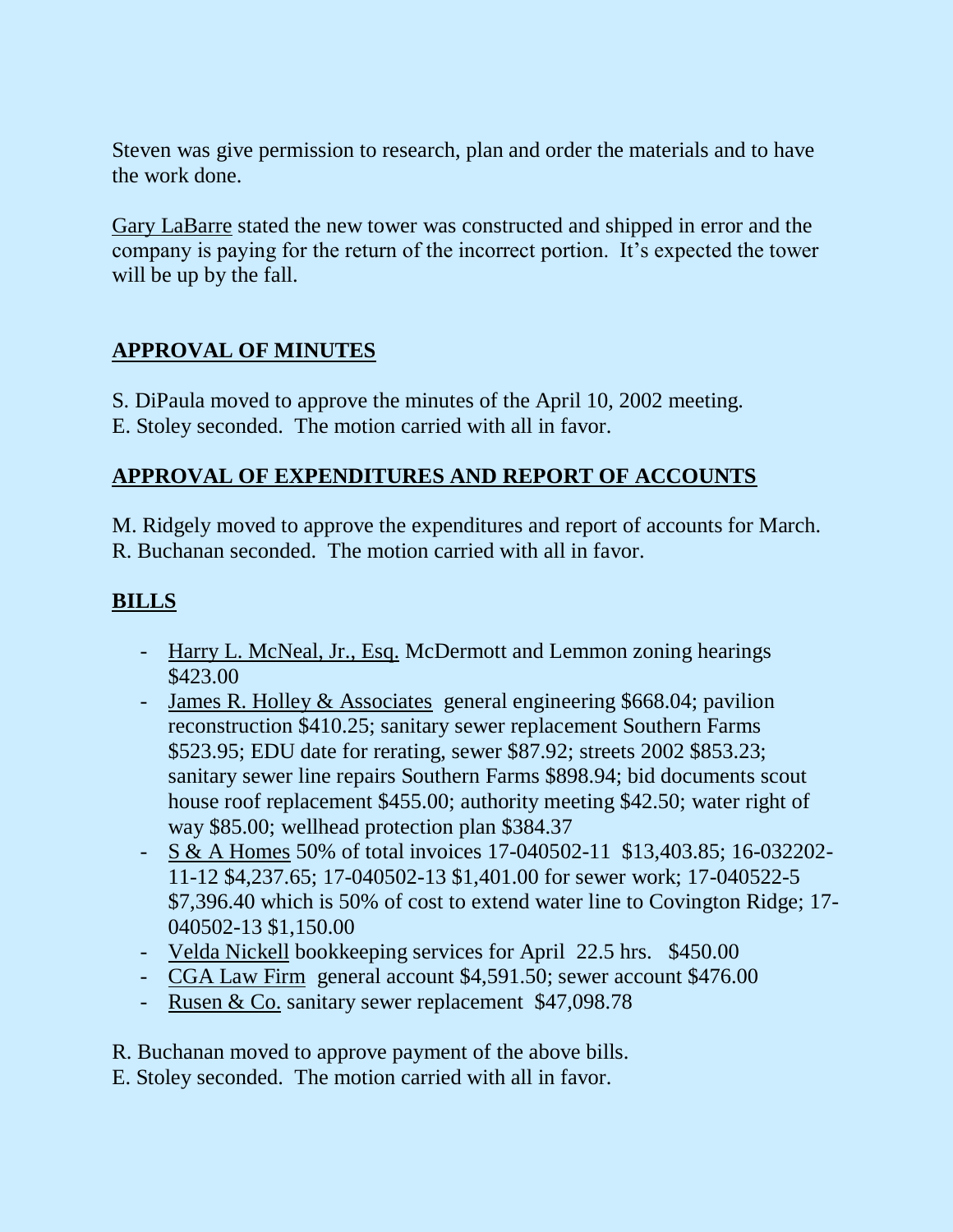# **SUBDIVISION AND LAND DEVELOPMENT BUSINESS**

# Messina's Townhouses off Church Street – Final Land Development Plan

The proposal is for ten town home units on the 1.964 acres in the Borough on Lot 4, Presidential Heights. Council approved the rounding up to ten dwelling units when 9.8 units would be allowed. A note will be added to this plan that the sewer EDUs for the units in the Borough will be allocated from the Borough's EDUs and the units to be built in Shrewsbury Township will be taken from the Township's EDUs. All comments have been met but they are still waiting on approval from the Soil Conservation Service on the erosion control plan.

R. Buchanan moved to approve the final land development plan #2001-6 providing a note is added to the plan allocating sewer EDUs from the appropriate municipality, soil erosion control plan approval, a bond for public improvements and payment of recreation fees.

S. DiPaula seconded. The motion carried with all in favor.

## Messina's Townhouses Sewer Planning Module

- C. Skoglind moved to approve the signing of the sewer planning module.
- E. Stoley seconded. The motion carried with all in favor.

# **REPORTS**

## Zoning Officer/BOCA Inspector

Jeff gave an activity report for April. Six pool permits were issued and they were all told they cannot fill or top off the pool with water from the Borough's system. The lights on the Factory building roof look like they've been lowered. Sol. Rehmeyer reported enforcement notices were delivered to Grim's Glass and he has 30 days to appeal. Complaints were also filed with the District Magistrate for the garbage and proceeding without a building permit. Mr. Miller told Sol. Rehmeyer the neighbor said he didn't need a buffer. The sign for warehouse space for rent has been removed.

# **OTHER REPORTS**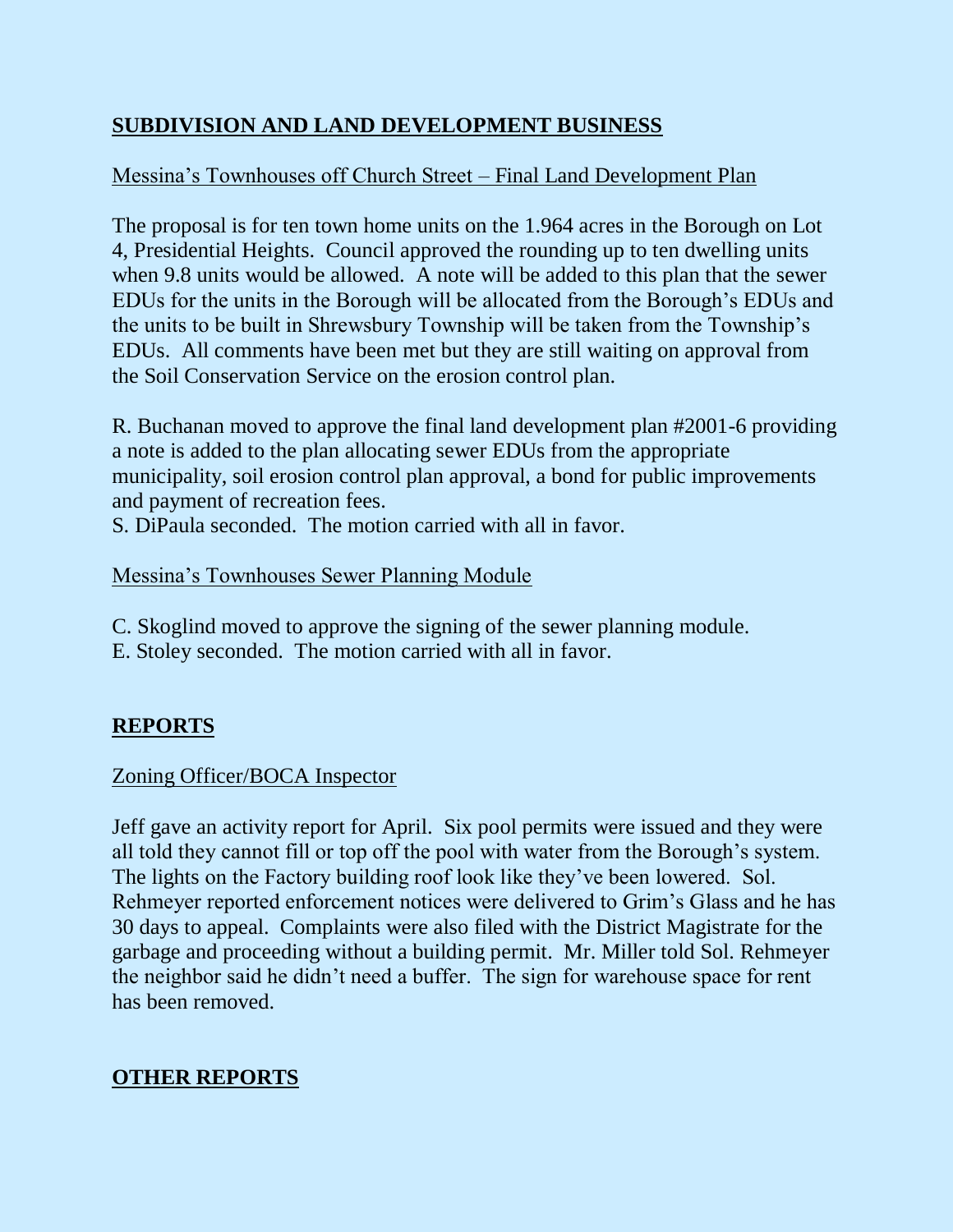### **Water & Sewer**

### Wellhead Protection

The proposed ordinance was submitted for Council's review. The delineations will be completed by next month's meeting. The Wellhead Committee agreed to implement a program to connect all Borough residents to public water. There are 34 residences in the Borough who have their own wells. The Committee would like to see enforcement of proper abandonment of private wells to prevent contaminants from entering the aquifer through the well casing. The Woodland Acres Trailer Park is a potential problem with their on-site septic system. The Committee is also investigating installation of signs along I-83 and Main Street, monitoring-well installation, storm drain stenciling, farmer SOC renewals, hazardous waste disposal sites, purchase of educational tools for schools and survey of businesses for chemicals.

M. Ridgley moved that work continue toward connecting all residences in the Borough to the public water system and to have the old wells abandoned. C. Skoglind seconded. The motion carried with all in favor.

#### New Pump Station Valley Road

The new pump station is almost complete. S & A Homes does not want to pay for half of the additional five-year warranty. Their cost would be \$362.50. The Borough's position is the five-year warranty must be purchased.

#### Dean Nachtigall Property, Mt. Airy Road

Eng. Holley met with Tom Simmons and Dean Nachtigall to discuss the design of the connection of the gravity line at the Nachtigall property. Mr. Nachtigall does not have sewer capacity; he was directed to send letters to Hopewell Township and the Borough.

## **Public Roads & Lighting** – Christopher M. Skoglind

Railroad Crossing – Stormwater Runoff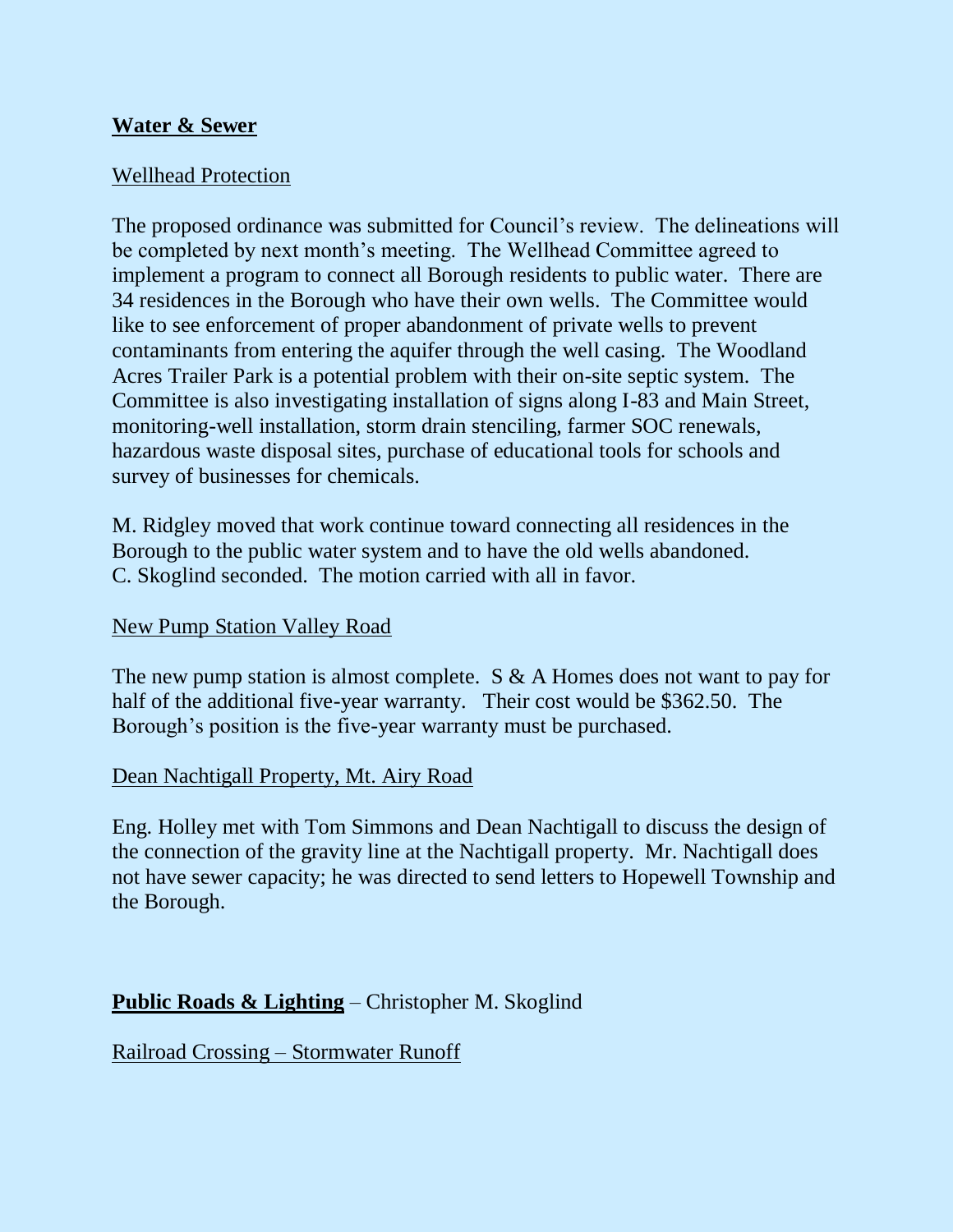The Borough will design the work and submit it to PennDOT. We will perform the work and PennDOT will purchase all materials. The work will begin this fall.

#### 2002 Street Work

The following bids were received:

Fitz & Smith \$47,347.78 Emory J. Peters Esc. \$48,665.00 W. Craig Adams, Inc. \$49,850.16 Pflumm Contractors \$58,692.00

C. Skoglind moved to approve the bid of Fitz & Smith in the amount of \$47,347.78 R. Buchanan seconded. The motion carried with all in favor.

W. Forrest Ave. – Truck Traffic

It was brought to Council's attention that large trucks are mistakingly traveling down W. Forrest Avenue and then having trouble turning around.

The Secretary was directed to ask the York County Planning Commission to perform a study to restrict truck traffic except local delivery on West Forrest Ave. with a sign to be placed at the church.

#### 15 South Main Street Curbing

No response was received from the property owner as a result of our letter asking the curbing be repaired by June 30. The Borough will proceed to obtain the PennDOT permit. A follow-up letter will be sent.

## **Public Lands & Buildings and Finance** – Michael W. Ridgely

#### Ballfield

A team played or practiced on the ballfield when it was wet. A letter was sent to the SRRB about teams not using the field after rainfall.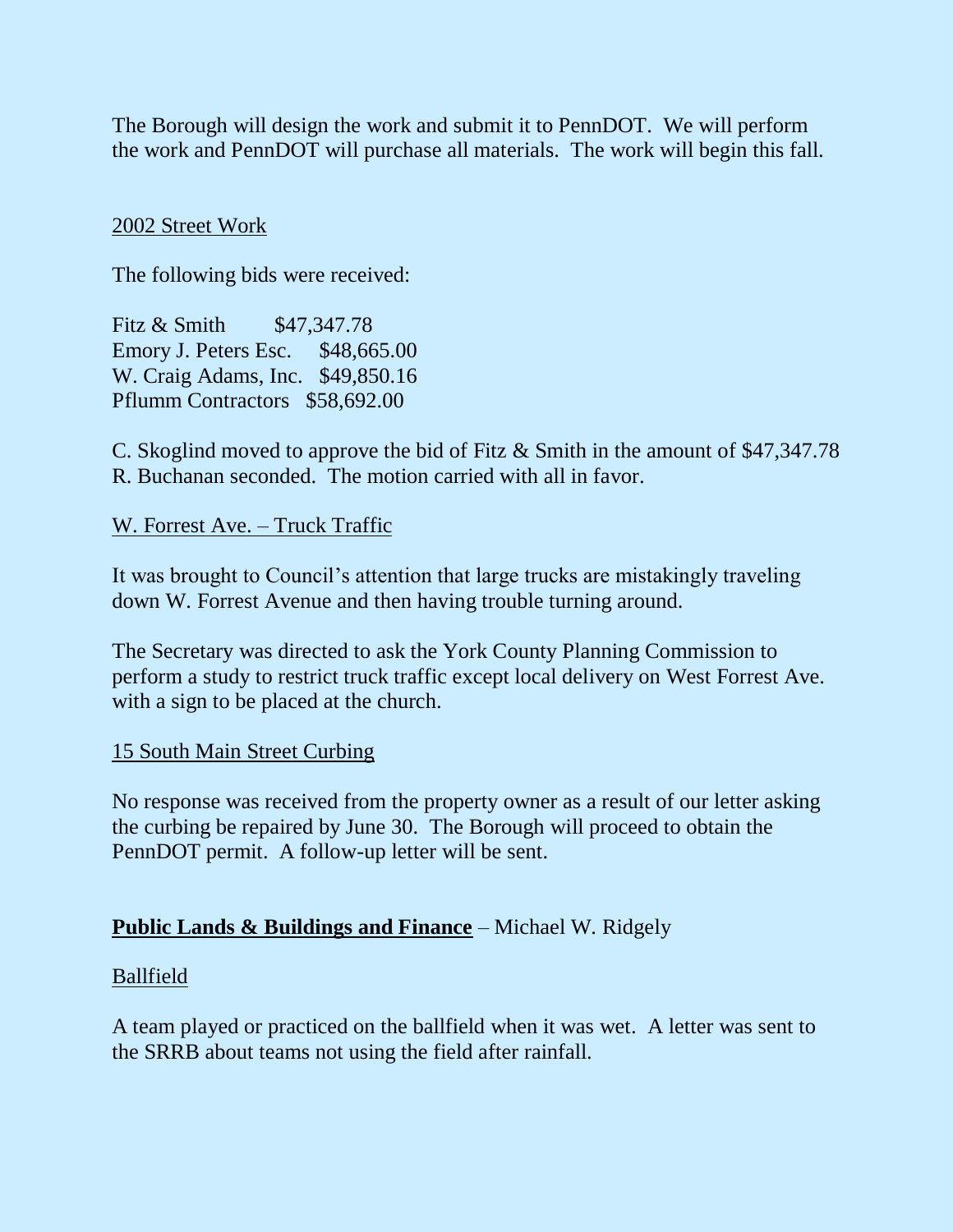## Pavilion

The pavilion received L  $&$  I approval. A news item will be placed in the papers that the pavilion is available.

## **ENGINEER'S REPORT**

## Signal Permit Amendment

R. Buchanan moved to authorize the signing of the application to amend the signal permit at Mt. Airy Road and Forrest Avenue to include a left-turn signal southbound on Mt. Airy Road to turn left and go east on Forrest Avenue. There will also be a new signal on Mt. Airy Road at the new shopping center. E. Stoley seconded. The motion carried with all in favor.

#### Block Grant

R. Buchanan moved to authorize the signing of the block grant application for a planning study for storm water drainage system to include an aerial map and an inventory of present drains and future storm water management ordinances. C. Skoglind seconded. The motion carried with all in favor.

## Regional Library

Eng. Holley asked permission to prepare the land development plan and the special exception application for the new library even though the property is located in the Borough. He is volunteering his time.

M. Ridgley moved to allow James R. Holley & Assoc. to prepare the plan and application on the library's behalf and felt there would be no conflict of interest. S. Dipaula seconded. The motion carried with all in favor.

## Revised Final Subdivision – Covington Ridge

Eng. Holley stated the plan is ready for signature.

C. Skoglind moved to approve the revised final subdivision plan. M. Ridgely seconded. The motion carried with all in favor.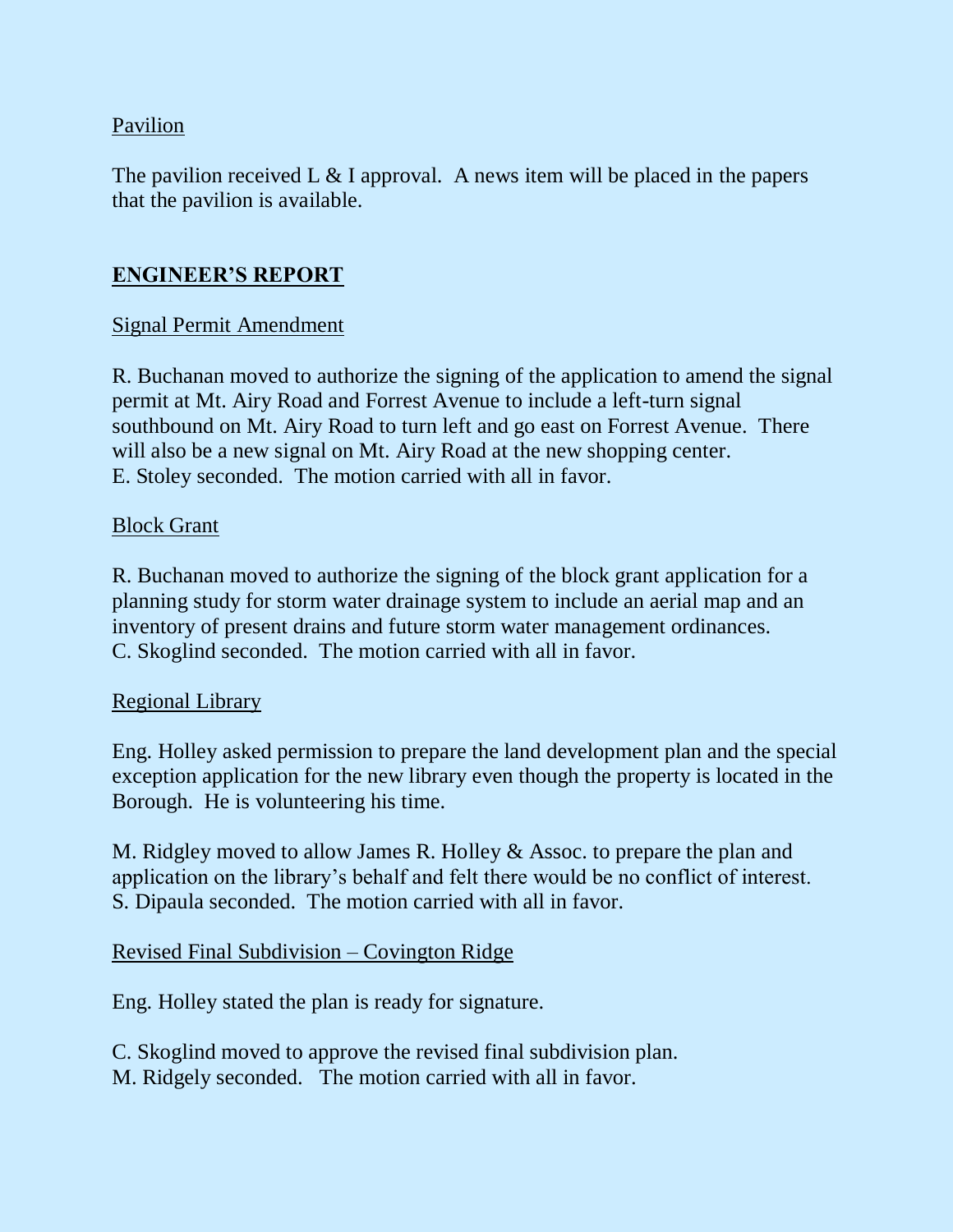# **SOLICITOR'S REPORT**

## Adelphia Cable

No response was received from Adelphia's general manager or its attorney.

#### Allied Trailers Sales & Service

The check for settlement was received and deposited.

#### Shrewsbury Center

Shrewsbury Center needs an easement for a parcel of land owned by Shrewsbury Commons on the north side of East Forrest Avenue. The Commons is not responding to the negotiations. PennDOT is requiring the widening for a right turn lane on East Forrest Avenue at Mt Airy Road.

M. Ridgely moved to authorize Sol. Rehmeyer to begin condemnation proceedings for the easement and a small area for storm water runoff if negotiations fail. R. Buchanan seconded. The motion carried with all in favor.

## McClure – Delinquent Water/Sewer/Refuse

As of March 31, the McClures owe \$2,069.49 in delinquencies. Promises to pay in the past have not been made good. Mrs. McClure paid \$500.00 on May 6 and promised to pay \$200.00 on the first of the month and to keep current on her quarterly bills.

M. Ridgely moved to accept the \$500.00 payment and to allow the monthly payments of \$200.00 each plus the McClures have to keep current on quarterly bills. If one payment is missed, Sol. Rehmeyer is directed to begin Sheriff's Sale proceedings.

E. Stoley seconded. The motion carried with all in favor.

## **Public Safety, Welfare and Personnel** – Salvatore A. DiPaula, Jr.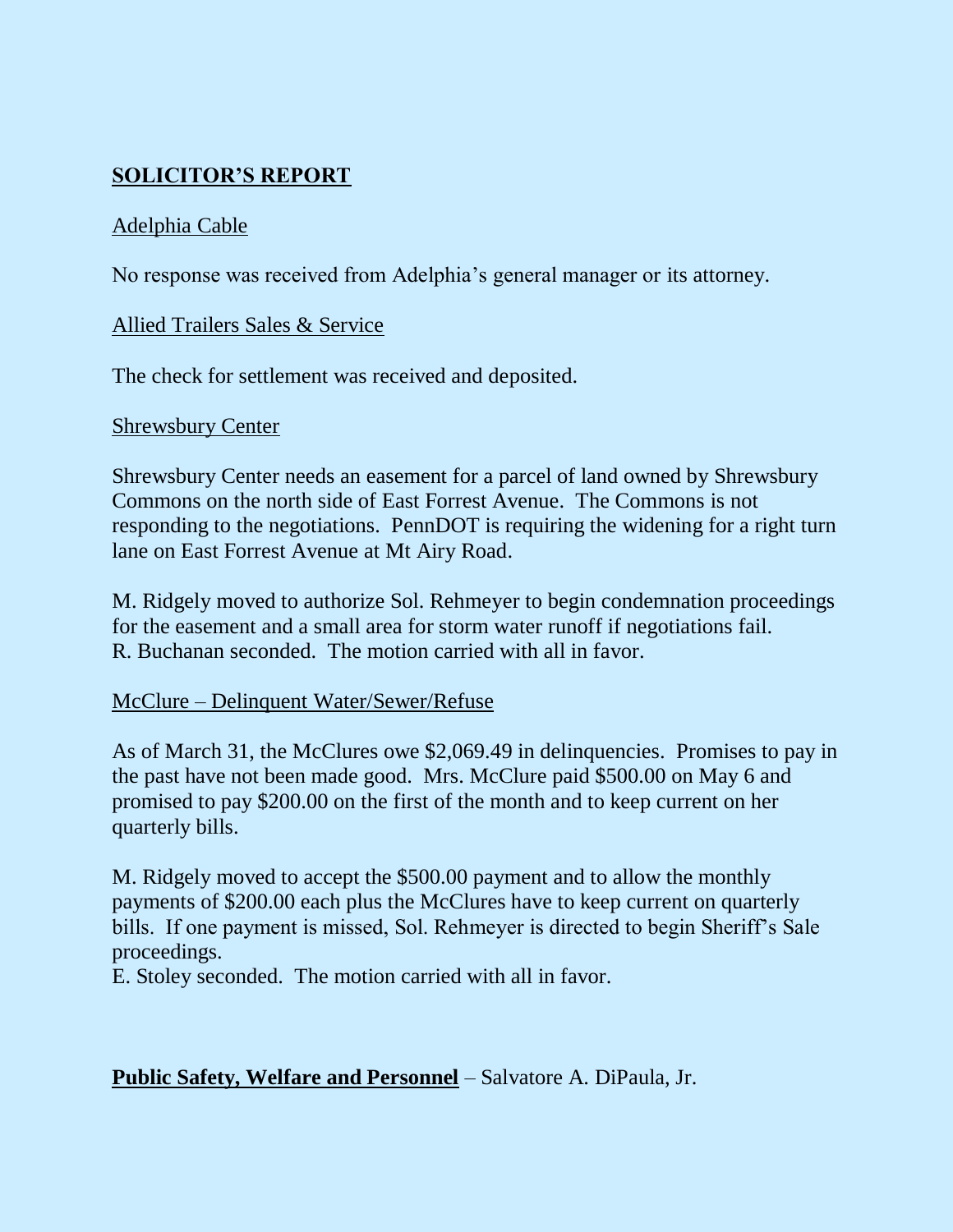Dale Bosley is out on disability until at least the end of May. Summer help will begin June 11.

#### Burn Ban

The burn ban is still in effect because of the drought.

#### Pension Meeting

A meeting will be set for July to have Principal Financial Group meet with the employees to review the plan we have in effect.

## **Secretary's Report** – Cindy L. Bosley

#### Utility Billing

Progress is being made on training and entering information into the system. A bulk mailing permit will be required.

#### Borough Management Caucus

The new program sponsored by PSAB includes a seminar in career development, a web page to include best management practices for Boroughs, a quarterly newsletter and eligibility to receive the Certified Borough Official designation. The cost is \$10.00 a year.

- E. Stoley moved to allow the Secretary to participate.
- R. Buchanan seconded. The motion carried with all in favor.

## **York Area Earned Income Tax Bureau**

J. Leshko attended the April 29 meeting and submitted a written report.

## **Recreation Board/Regional Recreation Board**

**Planning Commission/Regional Planning Commission** – Eric W. Stoley